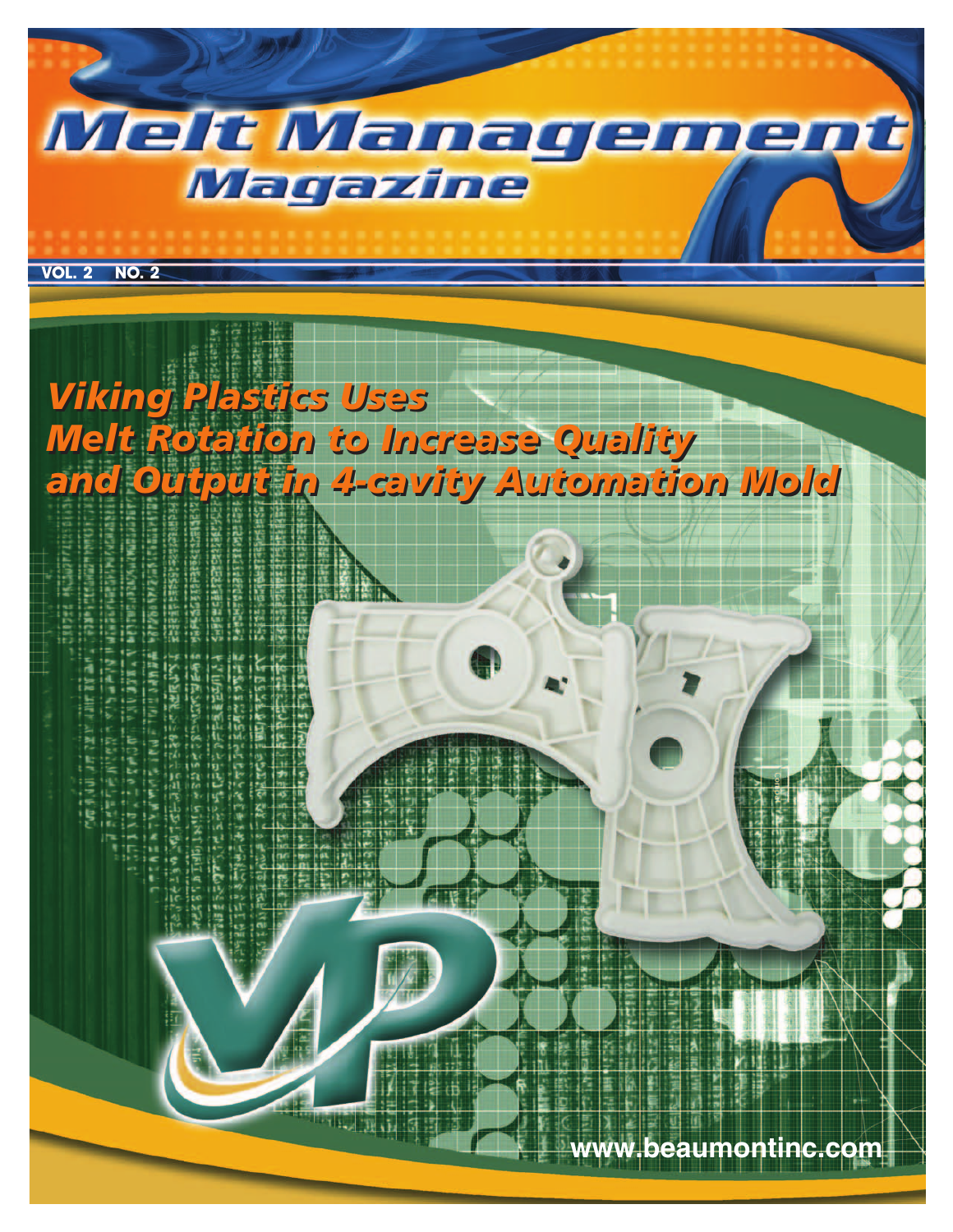## *Melt Rotation Increases Quality & Output for a 4-Cavity Automotive Mold*

## *Custom Molder Achieves Success Through Special Standardization, Cutting Scrap and Runner Costs by Balancing Flow in the Molds*

With many custom mold shops losing<br>business to foreign competition, it is<br>clear that thinking outside of the box is business to foreign competition, it is clear that thinking outside of the box is necessary to compete globally. One custom molder, Viking Plastics (Corry, PA), has decided to take a proactive approach to this dilemma by implementing several strategies, which include a revolutionary melt management technology.

According to Viking Plastics VP of Sales and Marketing Peter Kraus, the following has recently occurred at the company:

- New owners—VPI Acquisition Corporation acquired the assets of Viking Plastics in August, 2006.
- A commitment to aggressive growth through the company's capital reinvestment program.
- An ongoing equipment conversion program. To better serve the fuel and HVAC markets, Viking recently purchased a state-of-the-art, all-electric injection molding press integrated with a new high-speed picker and part diverter—the

first of several planned for purchase. Expanding Viking's cellular manufacturing capacity, the equipment yields tighter tolerances and improved quality through SPC production monitoring and scientific molding with suspect-process diversion.

New technology to supply high-quality, precision-engineered components crucial to the automotive, HVAC and industrial manufacturing sectors—most notably injection molding process enhancements via MeltFlipper® technology, produced by Erie, PA-based Beaumont Technologies (BTI) and successfully utilized at Viking (with tangible results) in a mold/program transfer from a tier-one automotive customer.

#### *A Little Background*

Viking Plastics has been providing tight-tolerance injection molding and assemblies for the automotive, industrial and HVAC industries for 35 years with the help of 85 employees. According to Viking's Senior Program Manager Marty Radock, the company maintains profiles of .05mm; also  $+/-.03$ mm up to  $+/-$ 0.08mm (depending upon the material) for general/linear characteristics on all of its work.



Holding tolerances like these resulted in challenges like managing regrind and balancing runners in high cavitation, family molds.

To solve these problems, Viking chose Beaumont Technologies' MeltFlipper® technology. "This technology allowed us to reduce runner size—thus reducing regrind percentage and management—and simultaneously balance the cavities," Radock explains. "This also led to reduced material management costs and improved quality. Cases include new tool builds like a resonator bracket and refurbishment of existing molds—such as a cam mode—with this technology."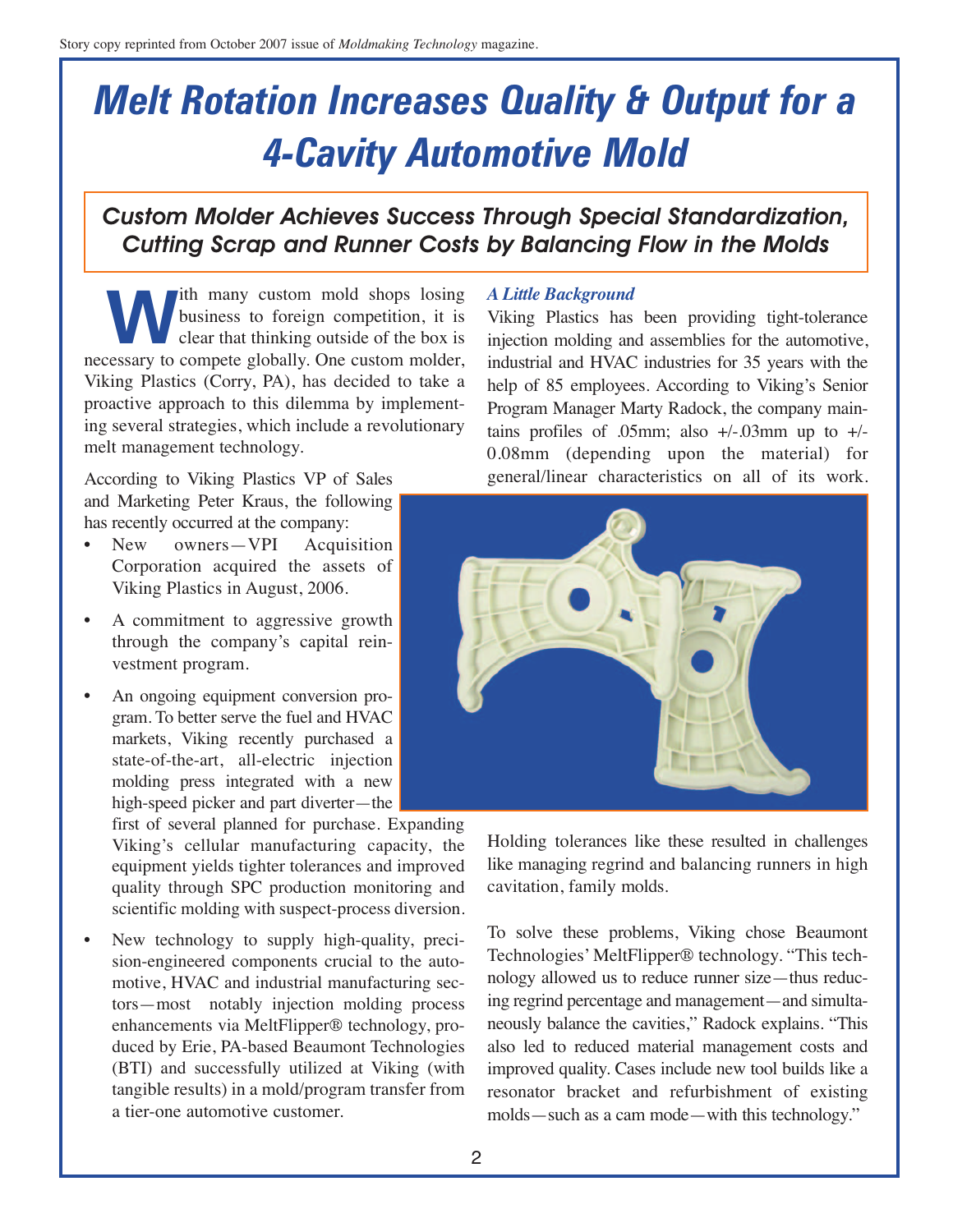#### *How It Works*

According to Radock, MeltFlipper technology "offers a root-cause solution to material flow and balance problems—providing the first true balance of pressure, temperature, viscosity and material properties throughout the entire mold."

Radock recalls a recent job that used the technology. "We inherited a transfer job from a tier-one automotive customer involving a four-cavity mold utilized for an HVAC system," he explains. "We got the job when, at best, three of the four cavities worked when filled with a reprocessed mineral-filled nylon; and with other quality issues, as well, our customer believed we could provide solutions. Given that many on the Viking team are graduates of the Plastics Engineering Program of Penn State Behrend (Erie), we immediately knew there was a problem with an imbalanced tool and that the solution was MeltFlipper technology." Since incorporating the MeltFlipper the mold has run full cavitation with no quality issues being reported by the customer.

Imbalanced filling is a major challenge and source of product variations in the plastics industry—occurring in both hot and cold runner systems—by shear-



induced, non-uniform material properties within a mold's melt delivery system, Radock continues. "In addition to uneven mold filling, these variations often lead to other problems such as extended mold commissioning times, dimensional instability, flash, sink, short shots, the need for higher injection pressures, longer cycle times and high scrap rates, among others."

MeltFlipper technologies (offered on a licensing basis for individual molds or many programs) were retrofitted onto existing molds at Viking. The company uses Incoe Opti-flo™hot runners on their Nissei, DeMag and Van Dorn injection molding presses. Radock notes that success with these retrofitted molds has prompted Viking to use this technology in new programs pending with automotive customers.



#### *Growth Realized*

"This technology has enabled us to grow our business through several projects involving high cavitation molds (16 and higher)," Radock says. "Our customers find that Viking can produce more products with faster mold commissioning times, faster cycle times and less scrap. The data on the success of our use of MeltFlipper technologies shows that we are able to reduce both runner and press size, as well, as we changed molding from a Van Dorn 200-ton press to a smaller press.

According to Shawn Gross, Viking Plastics' Manufacturing Manager, using the new technology allowed the company to eliminate shorts shots and add 20 percent to their capacity to better serve a global automotive customer. "We are quite outspoken in showing our customers the value and benefits of MeltFlipper technology, which, among many other facets of our operations, sets Viking Plastics apart and puts us in a highly competitive position," Gross emphasizes.

Viking Plastics Plant Manager Greg Bowes sums thing up succinctly. "Viking is very accustomed to inheriting problematic tools from previous vendors and offering a variety of engineered solutions," Bowes says. "MeltFlipper has worked well for us from the start with improved flow and mold balance, and also has con